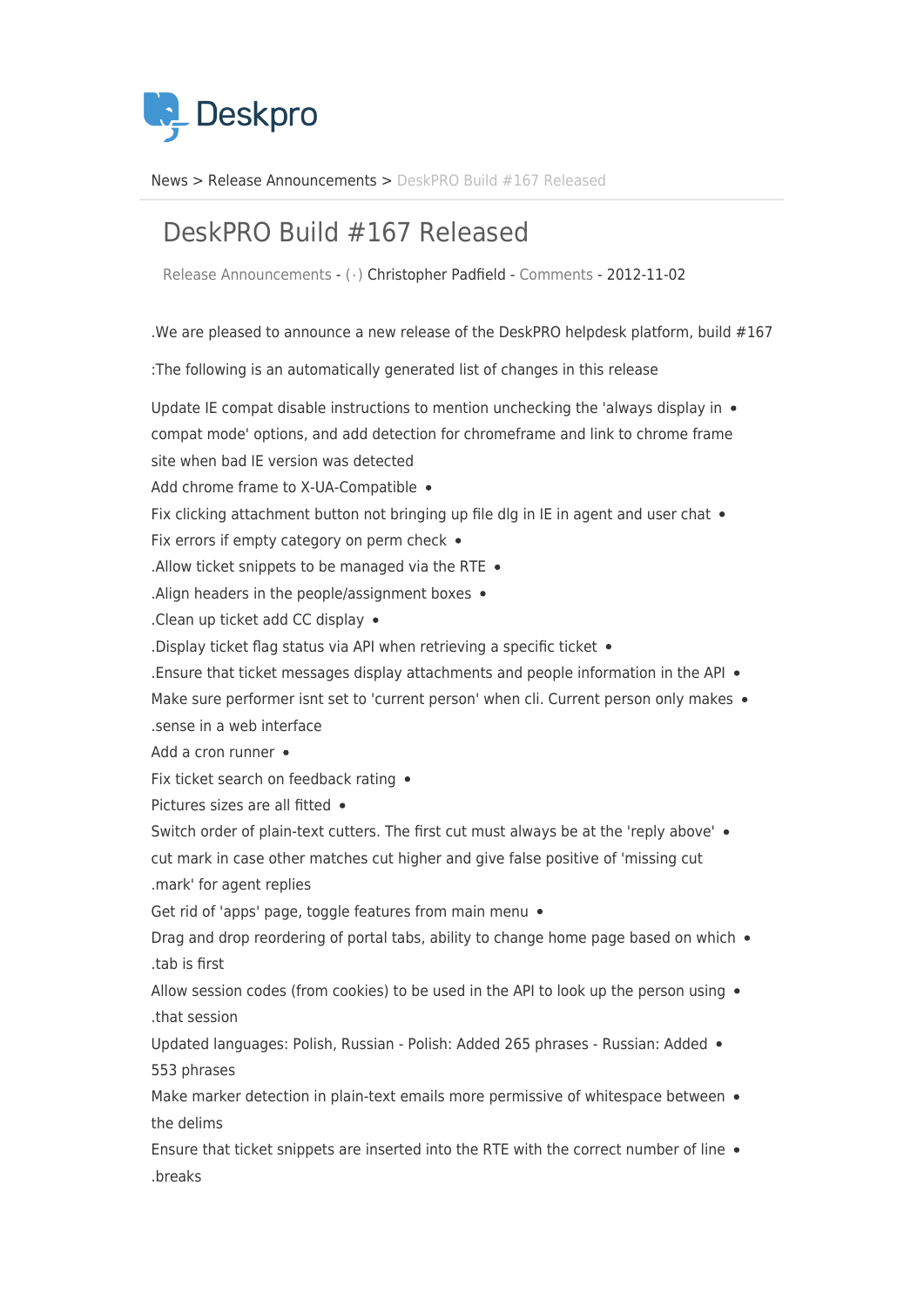'Fix setting ticket snippet cat to 'everyone .

Fix typo in error-marker-missing template  $\bullet$ 

Update reports for ticket feedback .

More feedback work: - Feedback link under agent message in viewticket - Get . feedback when resolving own ticket - New trigger action to send feedback email to user - New trigger criteria based on feedback Also fixes to router when fetching URLs .from CLI

Clean up default triggers, make some 'system' triggers undeletable • Make DeskPRO templating functions and filters always take precedence over the  $\bullet$ default. - Also nullify default twig translate to do nothing. We have our own translate, but some default twig templates like forms use the Translate extension. Fix possible JS error if uploading new picture and closing overlay before ajax  $\bullet$ 

completed

Fix error after refreshing display post-save of org contact data  $\bullet$ 

Log but dont report multibyte warnings in htmlspecialchars that can come when  $\bullet$ 

viewing old tickets due to template auto-escaping

. Allow management of glossary words via the API  $\bullet$ 

. Allow management of download categories via the API  $\bullet$ 

. Allow management of news categories via the API  $\bullet$ 

. Allow management of article categories via the API  $\bullet$ 

. Allow chat labels to be queried via the report builder  $\bullet$ 

. Allow tasks to be managed via the API  $\bullet$ 

Fix mark as spam not being perm checked  $\bullet$ 

When searching from the agent interface, user usergroup permissions shouldnt apply  $\bullet$ to fulltext search

Fix display of agent hours cross-browser  $\bullet$ 

Activity in the agent window updates the active time rather than relying on specific  $\bullet$ tab loads only. This means, for example, typing a long reply will no longer make you .seem inactive in the activity report

Fix error in JS scroller on iPad .

Enable Russian and Polish languages •

. Fix ticket message edit button not working at the top of the page  $\bullet$ 

Fix SimpleTabs.activateTab when passed an element instead of element wrapped in  $\bullet$ jQuery

No time limit on UpgradeCommand •

Ticket feedback changes. - Clean up ticket feedback and make it three levels  $\bullet$ 

(good/ok/bad) instead of just up/down. - Show in ticket and add message type tab -

Add field to ticket table to store the last ticket feedback, which acts as the tickets overall rating

'Fix typo in 'instructions •

Make sure custom aliased email addresses use proper transport .